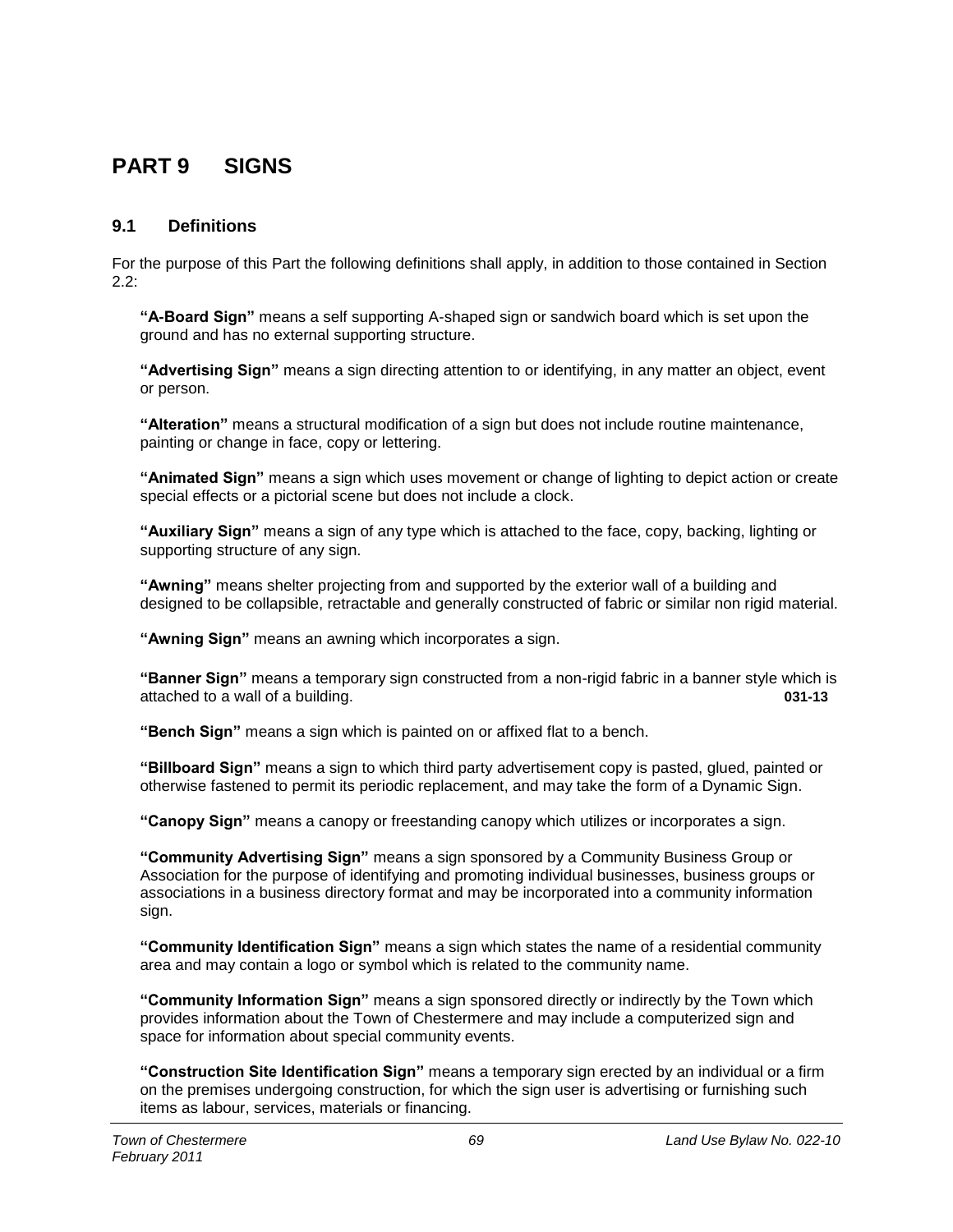**"Copy Area"** means the area of a sign covered by a single figure drawn around the extremities or the message contained on the sign, and (a) shall include but is not limited to decorations related to the specific nature of the message, and (b) in the case of a double or multi-face sign, the average of the total area of all sign faces will be counted in copy area calculations, and (c) does not include landscaping.

**"Directional Sign"** means (a) a sign which directs the public to or denotes the name of any thoroughfare, route, educational institution, public building, historical site or hospital; (b) a sign which directs and regulates traffic; (c) a sign which denotes any public or transportation facility; (d) a sign which gives direction to a private premises or its vehicular use area.

**"Double Faced"** means having two faces, with each face being of equal area and in identical proportion to the other, and with each face located on the structure so as to be parallel and opposite to and facing away from each other.

**Dynamic Sign** means a sign or portion of a sign with features that move or appear to move or change, whether the apparent movement or change is in the display, the sign structure itself, or any other component of the sign. A Dynamic Sign includes any display that incorporates a technology or other method allowing the image on the sign face to change, such as rotating panels, LED lights manipulated through digital input, or "digital ink". A Dynamic Sign does not include a sign whose message or image is changed by physically removing and replacing the sign or its components.

**"Electronic Message Centre"** means a sign or component of a sign on which the copy can be changed by electrical or electronic means.

**"Fascia Sign"** means a flat sign, plain or illuminated, running parallel for its whole length to the face of the building to which it is attached and may include a dynamic sign.

**"Flashing Sign"** means a sign which contains an intermittent or flashing light source but does not include a dynamic sign.

**"Freestanding Sign"** means a sign supported independently of a building, wall, or structure and attached permanently to the ground and may include a dynamic sign. It is supported by one or more columns, uprights, or braces in or upon grade.

**"Height of Sign"** means the vertical distance measured from the highest point of the sign or sign structure to grade.

**"Identification Sign"** means a sign which contains no advertising, but is limited to the name, address and number of a building, institution or the occupation of the person.

**"Illumination"** means the lighting of any sign by artificial means.

**"Illumination, Direct"** means the lighting of any sign face from a light source located on or near the exterior of the sign.

**"Illumination, Indirect"** means the lighting of any sign face by reflected light.

**"Illumination, Internal"** means the lighting of any sign face from a light source located within the sign or behind the copy.

**"Inflatable Sign"** means an inflated three-dimensional device which incorporates a sign and is anchored or affixed to a building or site.

**"Landscaping"** means any decorative features, such as concrete bases, planter boxes, pole covers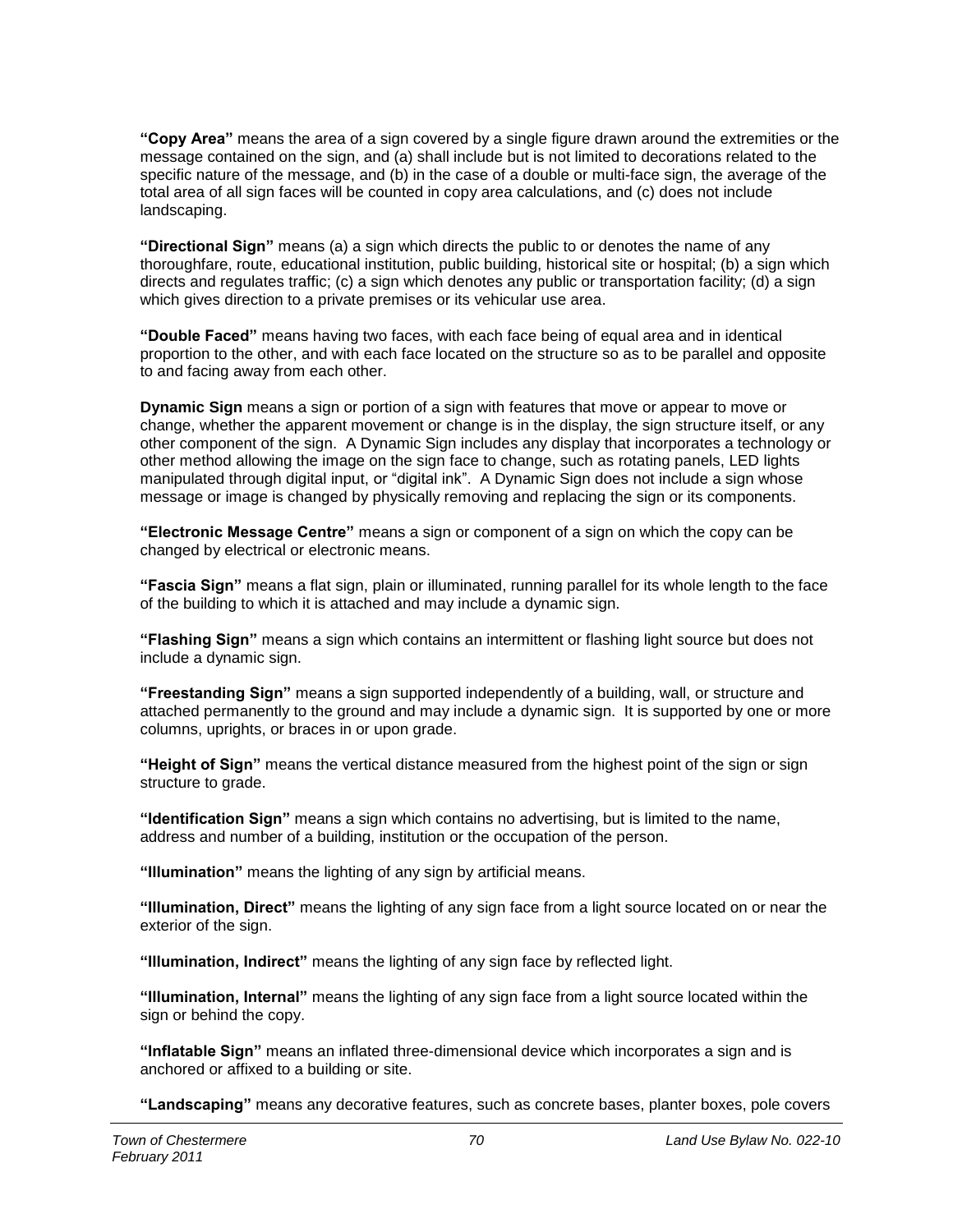or decorative framing on the sign support or base structures and shrubs or plants, but does not include any copy or logo.

**"Maintenance"** means the cleaning, painting, repair or replacement of any defective parts of a sign in a manner that does not alter the basic design or structure of a sing ad does not include a change in copy.

**"Message"** includes any image, written copy, structure, graphics, pictures, logo, symbol or letter used or intended to be used for advertising or for calling attention to any person, matter, object or event.

**"Multi-Tenant Sign"** means a sign containing copy for three or more tenants or occupants located on a site.

**"Neighbourhood Identification Sign"** means a sign which states the name of a neighbourhood and may contain a logo or symbol which is related to the neighbourhood.

**"Painted Wall Sign"** means a sign which is painted directly upon any outside surface of a building or other integral part of a building.

**"Portable Sign"** means a sign, excluding an A-Board, which is not in a permanently installed or affixed position, advertising a product, merchandise or an activity on a limited time basis, but does not include a sign for which a limited term development permit has been approved or is required.

**"Portable Sign, Affixed"** means a portable sign, excluding an A-Board, which is permanently affixed in position by concrete blocks or anchored into a concrete pad, advertising a product, merchandise or an activity. **031-13**

**"Projecting Sign"** means a sign other than a canopy or awning sign which projects from a structure or a building face or wall.

**"Public Service Announcement"** means an announcement, for which no charge is made, that promotes the programs, activities or services of a federal, provincial, or municipal governments, nonprofit charitable organizations, or another groups serving community interests, including date, time, and temperature information.

**"Real Estate Sign"** means a temporary sign advertising real estate that is "for sale", "for lease" or "for rent" or real estate that has been "sold".

**"Roof Sign"** means a sign which projects above a roofline to which the sign is attached or is erected upon or above a roof or parapet of a building which the sign is attached to.

**"Roofline"** means the line made by the intersection of a wall of a building with the roof of the building.

**"Rotating Sign"** means a sign or portion of a sign which moves in a revolving manner, but does not include a clock.

**"Sign Area"** mean (a) the entire area of a sign on which copy is to be placed and in the case of a sign comprising of individual letters or symbols, means the size of a single geometric figure (e.g. square, rectangle, circle, triangle, trapezoid) which would enclose all of the letters or symbols; (b) in the case of a painted wall sign, the area of the building face; (c) in the case of a double-face or multiface sign, the average of the total area of all sign faces will be counted in the sign area calculations;

**"Sponsor Recognition"** means the recognition of a corporation, person or other entity which has donated money, goods or services to the owner of the land on which the sign is located or which has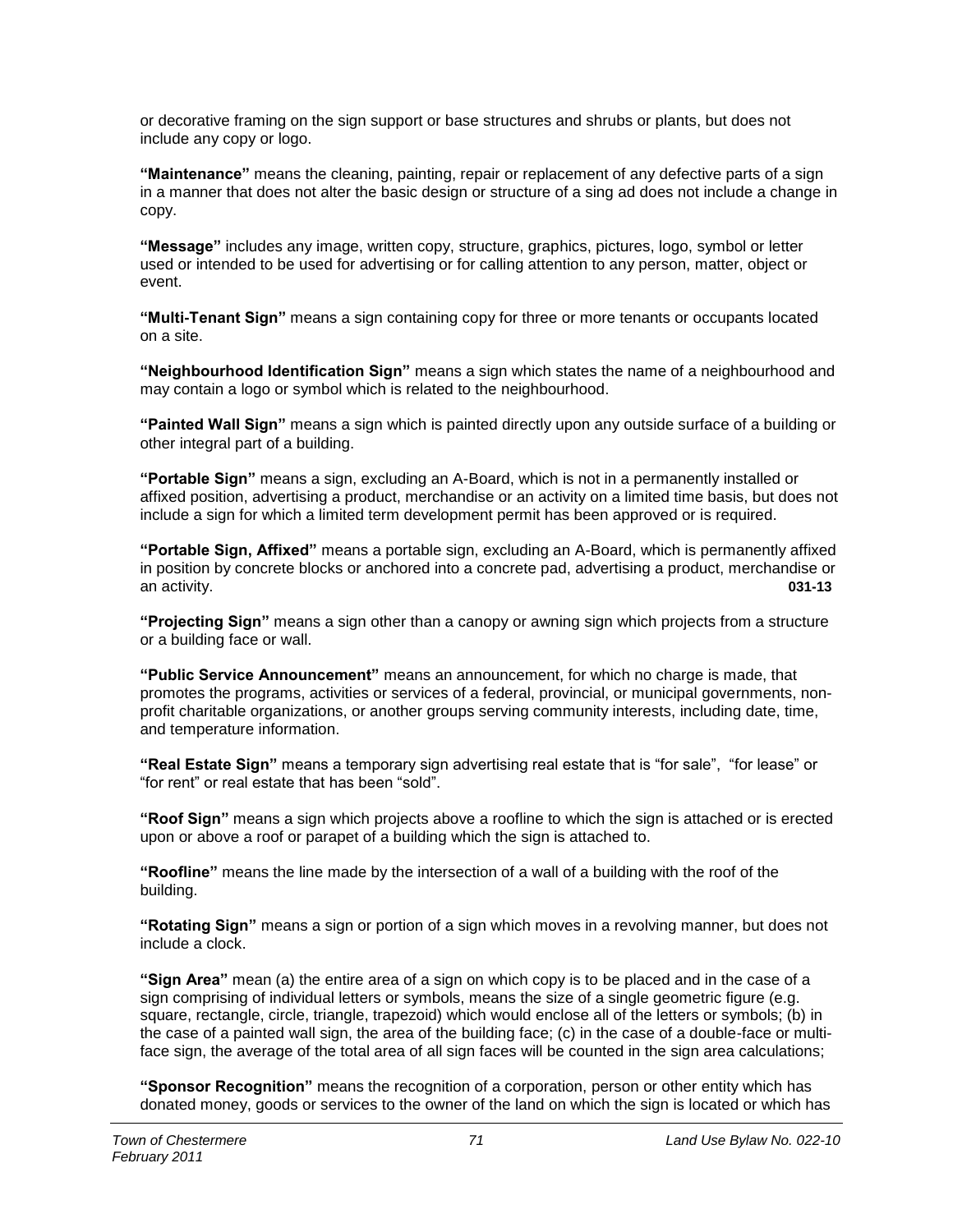entered into an agreement to pay money to the owner of the land in exchange for public recognition of the contribution, which recognition may consist of one or more of the following: an expression of thanks, the sponsor's name, brand, logo, tagline, website information or phone numbers.

"**Temporary Sign**" means any sign, other than a portable sign, not permanently attached to a supporting structure or building that advertises a business, site, event or activity for a limited period of time. **012-14**

**"Under-Canopy Sign"** means a sign which is suspended beneath a canopy or beneath a portion of a building.

**"Wall Mounted Sign"** means a sign which is mounted or fixed to or supported by a wall, by any means.

**"Window Sign"** means a sign that is painted on, attached to or placed inside a window for the purpose of viewing from outside the premises.

# **9.2 Permits Required**

Except as stated in Section 9.3, no sign shall be erected on land or affixed to any exterior surface of a building or structure unless a sign permit for this purpose has been issued by the Development Authority.

# **9.3 Signs Not Requiring Permits**

The following signs do not require a Sign Permit, but shall otherwise comply with this Bylaw:

- 9.3.1 One temporary sign in any district which does not exceed 3.0  $m^2$  in area and is intended for:
	- a) identifying a construction or demolition project for which a permit has been issued; or
	- b) advertising a campaign event or drive which has been approved by Council. Such a sign may be posted for a maximum period of fourteen (14) days; or
	- c) advertising the sale or lease of a building, or a bay, or land.
- 9.3.2 One temporary sign\_which does not exceed 1.0 m<sup>2</sup> in area or 1.0 m in height and is intended for: **012-14**
	- a) identifying a political campaign. Such a sign may be displayed for 30 days prior to an election or referendum and must be removed within seven (7) days following the election or referendum;
	- b) advertising a garage sale or open house. Such a sign may be posted for a maximum period of 48 hours;
	- c) deletion; **031-13**
	- d) signs in residential districts which contain no more than the name, address, and number of a building or occupant, provided the sign area does not exceed  $0.3 \text{ m}^2$ ; ; **012-14**
	- e) municipal signs used to indicate street names, to control traffic, or to identify municipal buildings;
	- f) an official notice, sign, placard or bulleting required to be displayed pursuant to the provisions of Federal, Provincial or Municipal legislation;
	- g) existing signs when only the face of a previously approved sign is being changed to reflect a change in the business name;
	- h) deletion; **031-13**
	- i) maintenance of any lawful sign;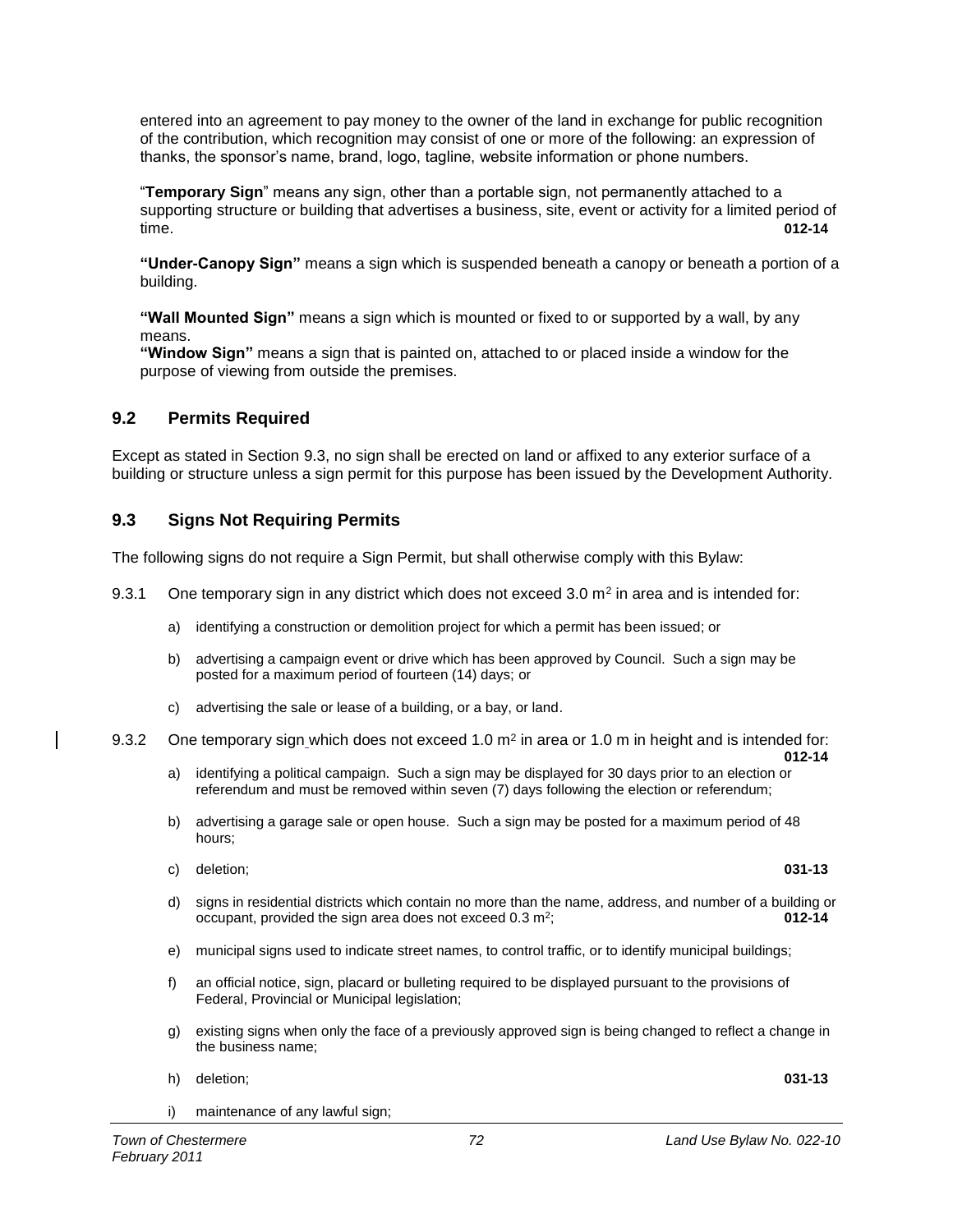- j) window signs, in any non residential district, if intended as a substitute for other forms of exterior<br>**031-13** building or structure signage not requiring a sign permit: building or structure signage not requiring a sign permit; **031-13**
- k) deletion; **031-13**
- l) community information signs;
- m) A-board signs;
- n) signs intended to provide guidance, warning or restraint of persons, provided the sign area does not exceed 0.4 m.; and
- o) banner signs that are not permanently installed and which are displayed for a period of time not exceeding two (2) months per calendar year per commercial unit, and on the wall of one (1) commercial unit within a building. **031-13**
- 9.3.3 One temporary sign in any district which does not exceed 18  $m<sup>2</sup>$  in area and is intended for:
	- a) identifying and advertising a new development on the site to which the development is proposed for. **012-14**

## **9.4 Application for a Sign Permit**

- 9.4.1 An application for a Sign Permit shall be made by submitting to the Development Authority the prescribed form, signed by the owner or an authorized agent, and accompanied by a colored replica of the proposed sign, drawn to scale showing:
	- a) all dimensions of the sign structure, including the height and projection of the signs attached to buildings;
	- b) image of buildings with proposed sign detail;
	- c) the area of the sign and the copy face(s);
	- d) the design of the copy face;
	- e) the manner of all sign illumination and/or animation;
	- f) the type of construction and finish to be utilized;
	- g) the method of supporting or attaching the sign;
	- h) in the case of a freestanding sign, a site plan showing the sign location in relationship to lot lines, parking and buildings and an elevation plan showing the height of the sign in relationship to the height of the principal building taking into account the gradient of the site; and
	- i) any other information that may be required by the Development Authority.
- 9.4.2 The Development Authority may require additional copies of the application or of the sign replica.
- 9.4.3 If the sign is to be located other than on the applicant's property a statement of permission from the property owner is required to be provided.

## **9.5 General Regulations for Signs**

9.5.1 In considering a development application for any sign, the Development Officer shall have due regard to the amenities of the district in which the sign is to be located and the design of the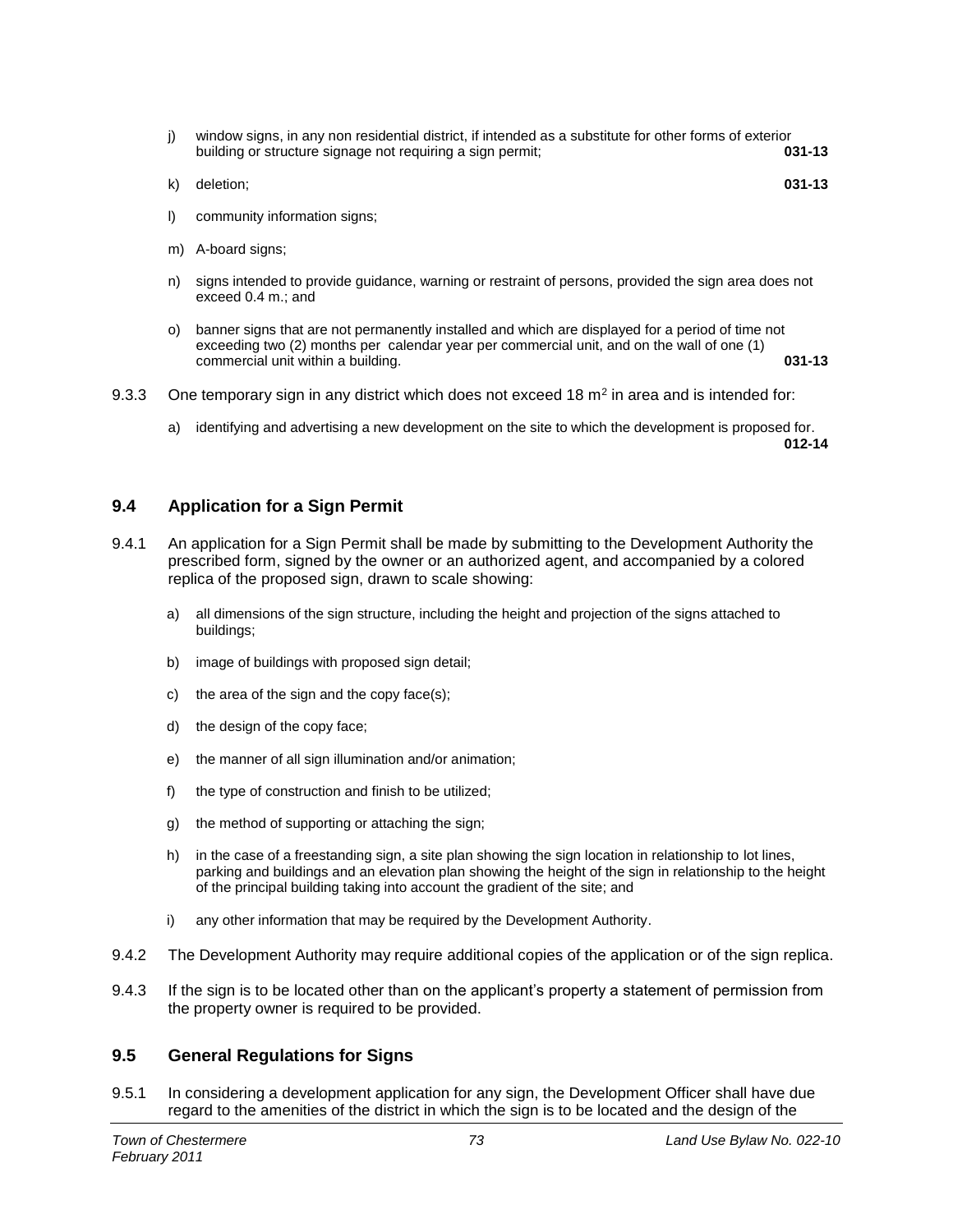proposed sign and ensure that the sign does not conflict with the general character of the surrounding streetscape or the architecture.

- 9.5.2 All signs shall comply with any design guidelines established or approved by the Town for the district in which the sign is located.
- 9.5.3 No sign shall be erected so as to obstruct free and clear vision of vehicular traffic, or be located, or display a light intensity or colour where it may interfere or be confused with any authorized traffic sign, signal or device and in doing so, create a traffic hazard.
- 9.5.4 Unless otherwise approved by the Development Authority, signs which overhang or encroach any abutting municipal, provincial or federal property are prohibited.
- 9.5.5 Freestanding signs in any district shall not project within 0.6 m of a lot line.
- 9.5.6 Portable signs are not permitted in residential districts. **022-11**
- 9.5.7 Illumination Provisions
	- a) Signs may be illuminated but not flashing.
	- b) No illuminated window signs are permitted facing onto Highway 1A. **022-11**
	- c) No person shall place a Dynamic Sign, flashing signs, revolving beacons, scrolling messages, stationary lights at locations which may, in the opinion of the Development Authority, obscure or cause confusion with traffic lights and traffic signs or in any way endanger progress of traffic through the streets or lanes of the City.
	- d) No permit shall be issued for and no person shall erect, install or maintain an electric sign, unless it conforms with the Alberta Safety Codes Act and regulations thereto.
- 9.5.8 No person shall erect, construct or maintain a sign or display structure so as to create a hazard for pedestrian or vehicular traffic.
- 9.5.9 Electrical signs shall be erected, installed, and maintained so that they conform to all Provincial regulations.
- 9.5.10 The owner of a sign shall be responsible for maintaining the sign in a proper state of repair and shall:
	- a) keep it properly painted at all times;
	- b) ensure that all structural members and guy wires are properly attached to the sign and the building; and
	- c) wash or otherwise clean all sign surfaces as it becomes necessary.
- 9.5.11 When a sign cannot be clearly categorized as any one of the sign types defined in this Bylaw, the Development Authority shall determine the sign type and applicable controls.

## **9.6 Regulation by Sign Type**

- 9.6.1 The sign regulations in this section do not apply to those signs not requiring a sign permit as listed in Section 9.3.
- 9.6.2 A-Board Signs **031-13**
	- a) A-board signs shall only be allowed in the Public Service District (PS) and all the commercial and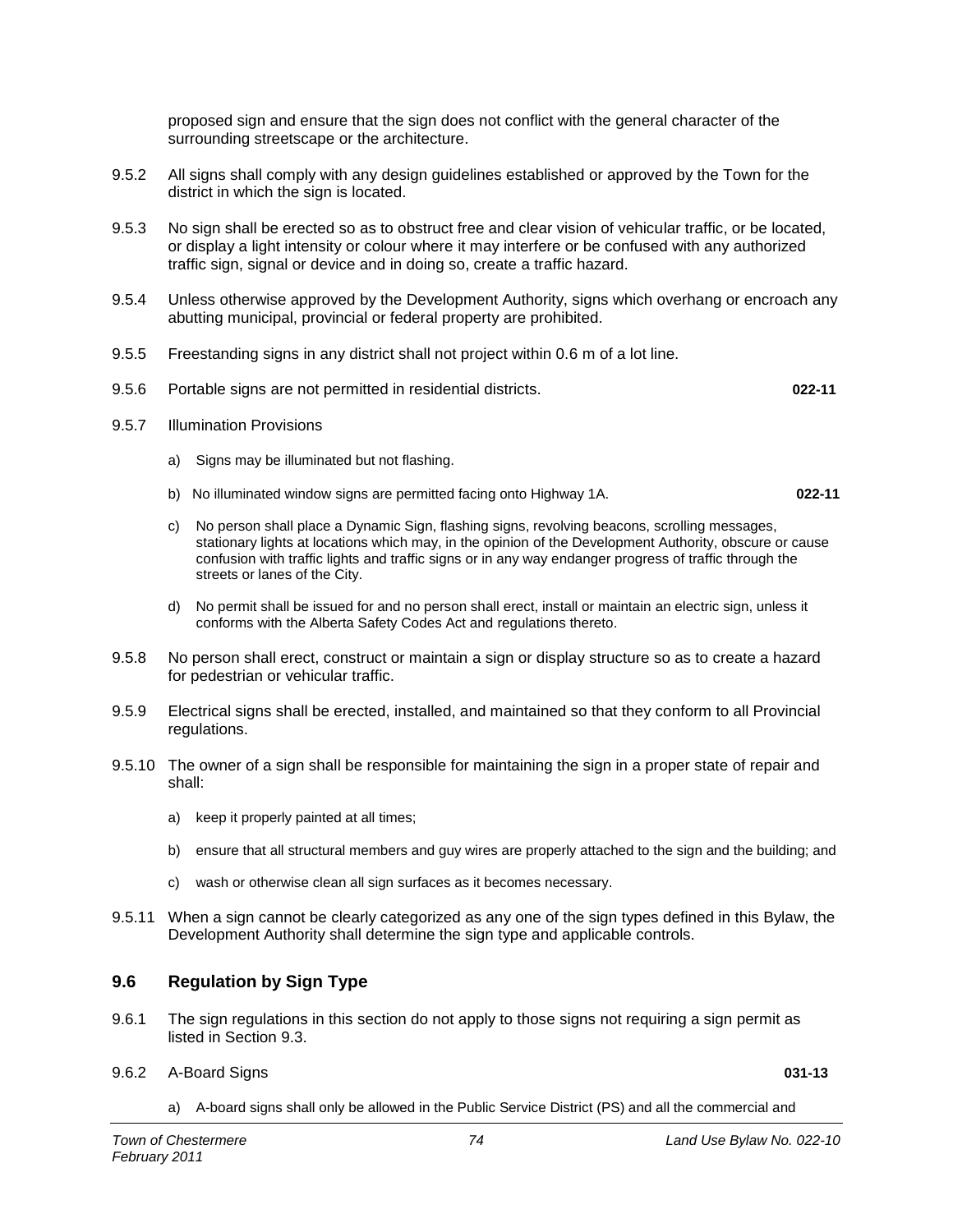industrial districts and directly adjacent to the main entrance to the business to which the sign pertains; and

| b) deletion. | $012 - 14$ |
|--------------|------------|
| c) deletion. | $012 - 14$ |
| d) deletion. | 031-13     |

- e) A-Board signs shall not impede the movement of pedestrian traffic.
- f) A board signs shall only be on display during regular business hours and be removed at the end of the business day; and
- g) A-board signs shall be limited to one (1) sign per business.

| 9.6.3 Awning and Canopy Signs | 012-14 |  |
|-------------------------------|--------|--|
|                               |        |  |

- a) shall only be allowed in commercial and industrial districts; and
- b) shall only be used as identification signs.

#### 9.6.4 Bench Signs **031-13**

One (1) bench signs may be permitted per site within commercial, industrial and public services district at the discretion of the Chestermere Planning Commission, provided that;

- a) The bench sign is located in an approved location and it is to benefit to the general public as an amenity, not solely for the purpose of signage; and
- b) The exterior finish and appearance is in conformance with the surrounding land uses;
- c) There is a minimum setback of 3.0 m from a curb or 1.5 m from a property line, whichever is the greater distance or as otherwise approved by the Chestermere Planning Commission;
- d) The bench signs are easily accessible by pedestrians with ground cover and landscaping;
- e) The bench signs are located adjacent to a building, public sidewalk , pedestrian trail or area where pedestrian foot traffic is expected;
- f) There is a minimum of 100.0 m separation from any other bench sign; and
- g) A change of copy to the bench sign will not require a development permit.

## 9.6.5 Billboards

Billboards shall not be permitted.

- 9.6.6 Community Advertising Signs:
	- a) Community advertising signs shall only be allowed in the Public Service District (PS) and all the commercial districts.
	- b) Community advertising signs shall:
		- i) Have a low profile and blend in with the surrounding area;
		- ii) Be permanent and stationary;
		- iii) Not contain lighting depicting action or movement to create special effects or a pictorial scene; and
		- iv) Be constructed of maintenance free materials.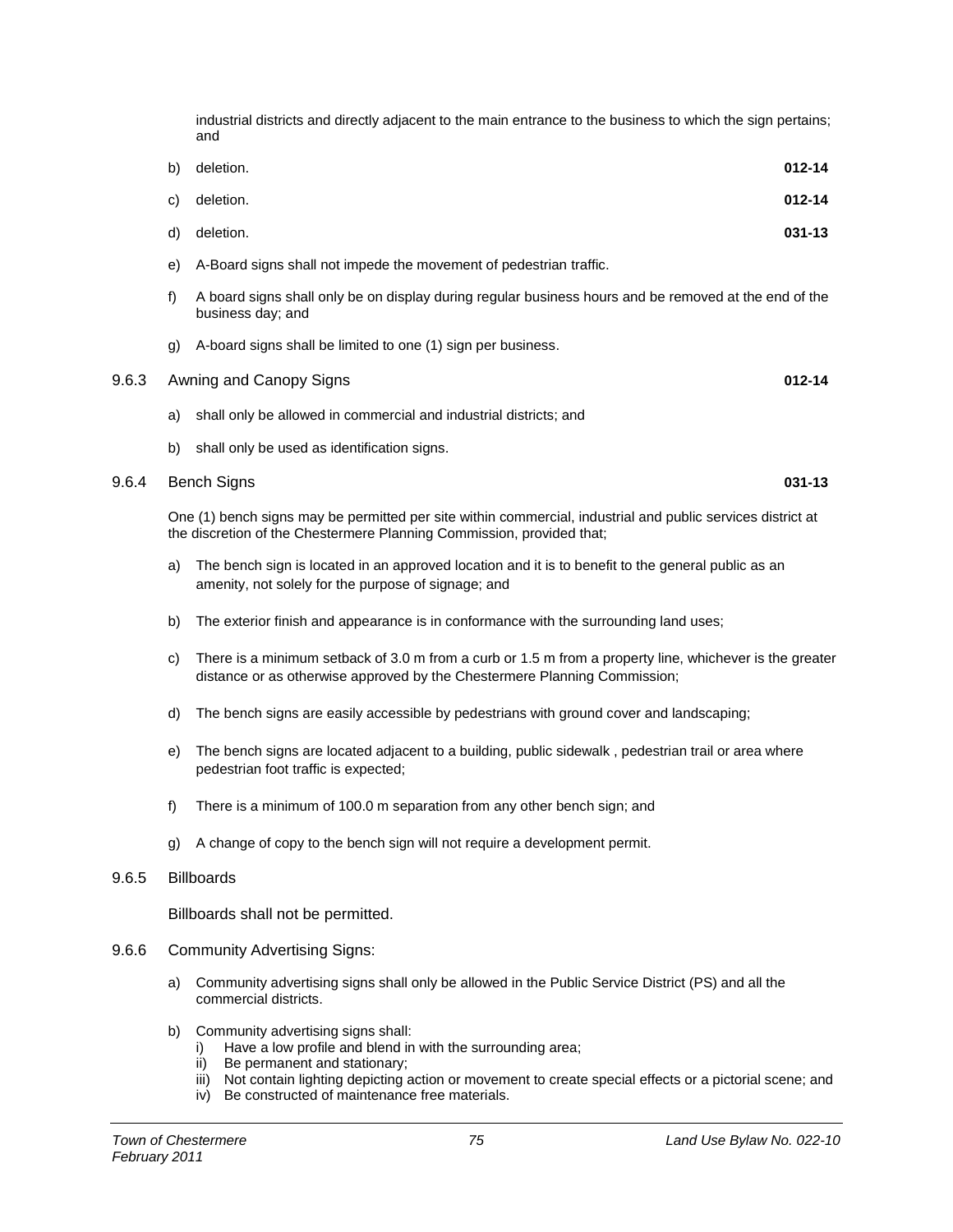c) The number, size and location of community advertising signs shall be determined by the Development Officer.

## 9.6.7 Dynamic Signs

- a) No Dynamic Sign may be erected except as permitted in this Section;
- b) The provisions of 9.6.6 apply to all Dynamic Signs and notwithstanding Section 4.5 these provisions may not be varied by the Development Authority.
- c) The Development Authority shall only approve a Dynamic Sign as a portion of a permitted Community, Canopy, Free Standing or Fascia Sign.
- d) A Dynamic Sign may display public service announcements, but shall not include third party advertising or sponsor recognition except when it is located on a site in a Public Service (PS) district.
- e) Dynamic Signs shall only be permitted in Commercial, Industrial and Public Service Districts, and must meet the following requirements:
	- i) not be located within 30.0 m radius of a residential district, and when site or lot of a proposed dynamic sign location is adjacent to a residential district, notification will be sent within a 100.0 m radius of the proposed site,
	- ii) be limited to one sign per building or site, with the exception of Public Service sites over 17 ha will be limited to two (2) signs provided that one of the signs must be a fascia sign and the other must be a portion of a freestanding sign, and further provided that the two (2) signs must be at least 50.0 m apart,
	- iii) not be located on a lot within a 50.0 m radius of the boundary of a lot containing an existing dynamic sign,
	- iv) comprise of not more than 25% of the total freestanding or fascia sign area.
- f) Dynamic signs shall not be permitted adjacent to a Highway.
- g) A development permit for a dynamic sign shall be valid for a maximum of two (2) years, at which time a new permit must be applied for. The conversion of an existing sign to a dynamic sign shall require a development permit.
- h) A dynamic sign may not allow the display or message to change more frequently than once every eight (8) seconds, with a transition period of one (1) second or less.
- i) Brightness of digital signs shall be measured as follows:
	- i) at least thirty (30) minutes following sunset, a foot candle meter shall be used to obtain an ambient light reading for the location. This is done while the sign is off or displaying black copy. The reading shall be made with the meter aimed directly at the sign area at the pre-set location,
	- ii) the sign shall then be turned on to full white copy to take another reading with the meter at the same location,
	- iii) if the difference between the readings is 2.15 lumens/ $m^2$  (0.2 foot candles) or less, the brightness is properly adjusted.
- j) Any digital sign located within 50 m of a residential district may be subject to restricted operating hours at the discretion of the Development Authority.
- k) The use, size and location of digital signs must comply with all other relevant municipal and provincial regulations.

## 9.6.8 Fascia Signs: **012-14**

- a) shall only be allowed in the Public Service District (PS) and all the commercial and industrial districts.
- b) shall be located on an exterior frontage wall, and at the discretion of the Development Authority, may be located on an existing wall which is not a frontage.
- c) shall be allowed provided that the total copy area of a sign shall not exceed 20% of the face of the building or bay to which the sign is attached; and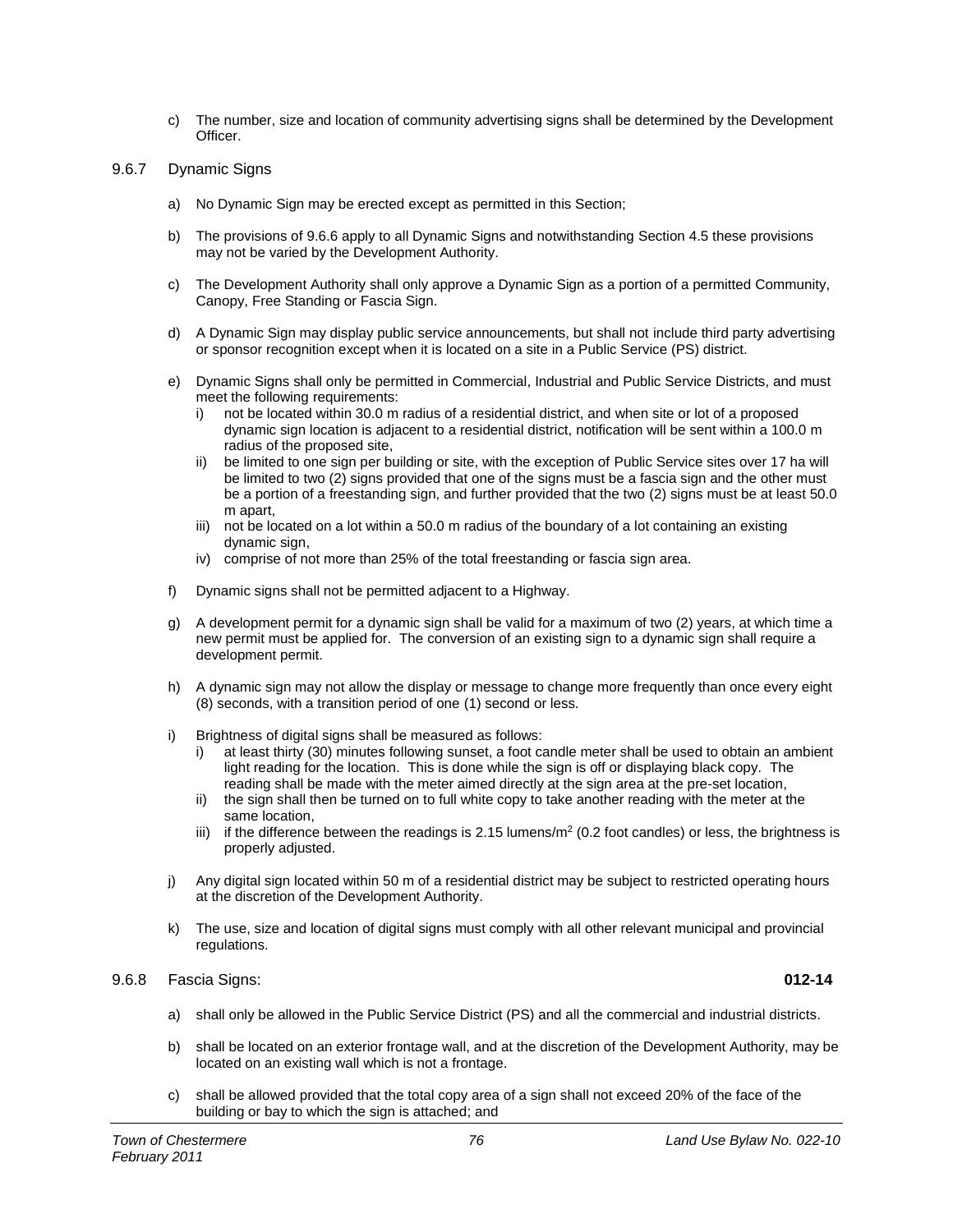- d) Shall only be used as identification signs
- 9.6.9 Freestanding Signs:
	- a) Freestanding signs shall only be allowed in the Public Service District (PS) and all the commercial and industrial districts.
	- b) Primary freestanding signs in the Public Service District (PS) and all the commercial districts shall:
		- Not exceed 9.0 m in height or project above the height of the principal building;
			- ii) Not exceed 30.0  $m^2$  in sign area;
			- iii) Not project within 0.6 m of a lot line; and
			- iv) Not exceed one (1) sign per site.
	- c) Primary Freestanding signs in industrial districts shall:
		- i) Not exceed 9.0 m in height or project above the height of the principal building;
		- ii) Not exceed  $9.0 \text{ m}^2$  in sign area;
		- iii) Not project within 0.6 m of a lot line; and
		- iv) Not exceed one (1) sign per site.
	- d) Additional auxiliary or tenant signs on the same commercial and industrial site may be allowed to the discretion of the Development Authority. The following regulation shall be taken into the consideration:
		- i) The sign does not exceed 6.0 m in height;
		- ii) Not exceed  $9.0 \text{ m}^2$  in sign area;
		- iii) Multiple signs on single sites shall be architecturally compatible; and
		- iv) A distance of 30.0 m is maintained between freestanding signs.
	- e) Notwithstanding subsections (b), (c) and (d), the requirements of 9.6.6 shall apply if a freestanding sign contains a dynamic sign.
- 9.6.10 Neighbourhood Identification Signs
	- a) Neighbourhood identification signs are allowed in all districts and shall:
		- i) Have a low profile and blend in with the architecture or development theme of the surrounding area;
		- ii) Contain only the name of the neighbourhood, or subdivision area and may contain symbols, or logos, or both of them related to the name;
		- iii) Be permanent and stationary;
		- iv) Not contain lighting depicting action or movement to create special effects or a pictorial scene;
		- v) Be constructed of maintenance free materials; and
		- vi) Not project within 0.6 m of a lot line.
	- b) The number, size and location of neighbourhood identification signs shall be determined by the Development Authority.
	- c) Any signs identifying the developer's name shall be separate from a neighbourhood identification sign, and shall be removed at the developer's expense once the subject development is built out.
	- 9.6.11 Portable Signs: **031-13**
	- a) Portable and portable, affixed signs shall not be permitted within 15.0 m of a site which contains residential development;
	- b) Portable and portable, affixed signs shall not project within 0.6 m of a lot line;
	- c) Portable and portable, affixed signs must be wholly located on the property of the landowner who has been granted a permit;
	- d) Portable and portable, affixed signs shall not be placed on private internal sidewalks, parking areas, and where there is an existing affixed portable sign;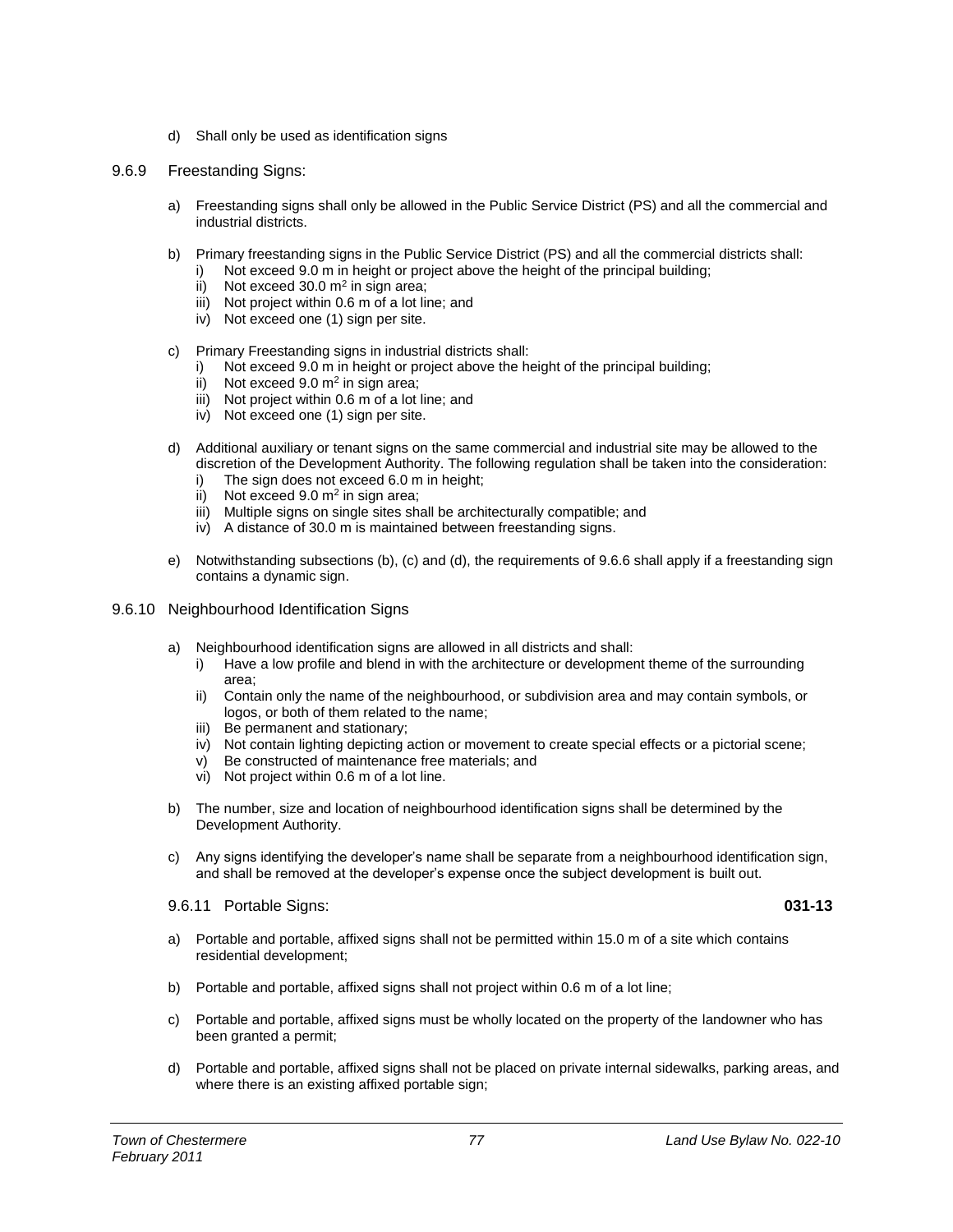- e) Portable and portable, affixed signs shall not exceed 6.75  $m^2$  in sign area and shall not exceed 1.5 m in height.
- f) No portable or portable, affixed sign shall be illuminated or employ any flashing or sequential lights or any mechanical or electronic device to produce or stimulate motion;
- g) A second portable sign may be permitted on a lot with a minimum of ten (10) commercial businesses, 40.0 m from another portable sign and is at the discretion of the Development Authority;
- h) Portable, affixed signs will only be allowed in commercial, industrial and institutional districts and not exceed one (1) sign per lot;
- i) A development permit for a portable sign is valid for a maximum of ninety (90) days, and only permitted twice per calendar year per lot;
- j) No portable sign shall be erected directly adjacent to a business location where an A-board sign is displayed; and
- k) Portable and portable, affixed signs do not require a development permit for a change of copy.
- 9.6.12 Projecting signs shall:
	- a) Projecting signs shall only be allowed in all Commercial and Industrial Districts.
	- b) Projecting signs shall:
		- i) Not project more than 2.0 m from a building face;
		- ii) Have a minimum clearance of 2.4 m from grade;
		- iii) Not have any support from the ground over which it is hung;
		- iv) Not exceed 5.0  $m^2$  in sign area; and
		- v) Not exceed 6.0 m in maximum height and the sign must not project over the height of the principal building.
- 9.6.13 Roof Signs:

Roof signs shall not be permitted.

9.6.14 Rotating Signs:

Rotating signs shall not be permitted.

- 9.6.15 Signage associated with a Major Home Business or Bed and Breakfast Accommodation within a Urban Transition District shall be regulated with the following requirements:
	- a) one on-site, commercially produced identification type sign is permitted containing either the name of the resident or the name of the Home Occupation (no telephone numbers, logos or advertising permitted);
	- b) maximum sign dimensions shall be as follows: 1.0 m in length, 0.6 m in height;
	- c) sign construction and lettering shall be as follows:
		- i) sign constructed using 19.0 mm high density plywood or 38.0 mm solid wood;
		- ii) sign finish consisting of a high density reflective finish or equivalent, with die cut lettering or silk screen lettering;
		- iii) minimum letter size of 10.0 cm all upper case, uniform letter style;
	- d) the sign shall be located in the front yard adjacent to the front lot line and either supported on independent posts or attached to existing fencing in an attractive fashion;
	- e) no off-site advertisement signage associated with a home occupation is permitted.